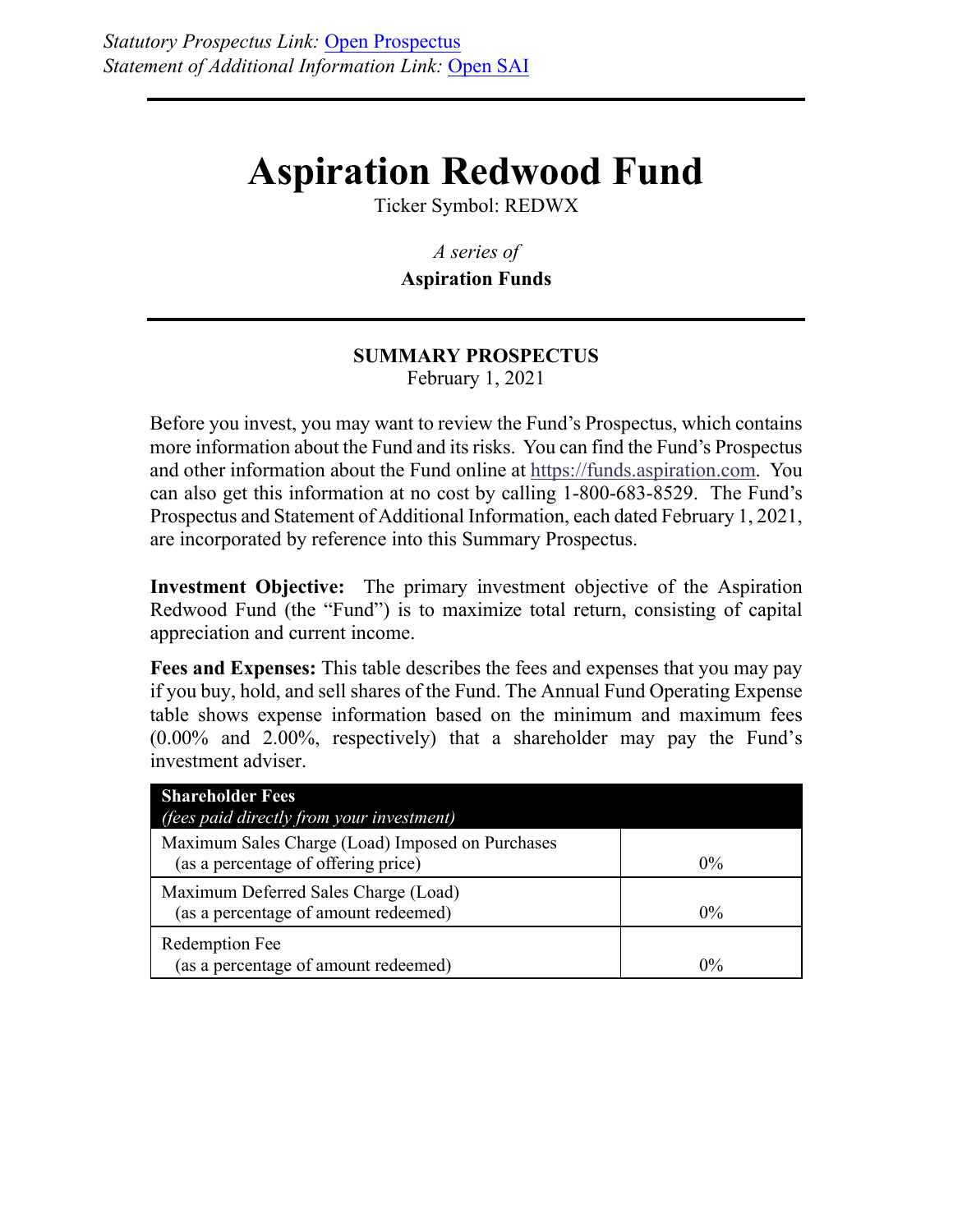| <b>Annual Fund Operating Expenses</b><br>(expenses that you pay each year as a percentage of the value of your investment) |            |          |  |
|----------------------------------------------------------------------------------------------------------------------------|------------|----------|--|
| Management Fees <sup>1</sup>                                                                                               | $0.00\%$   | 2.00%    |  |
| Distribution and/or Service (12b-1) Fee                                                                                    | 0.18%      | 0.18%    |  |
| Other Expenses <sup>2</sup>                                                                                                | 1.09%      | 1.09%    |  |
| <b>Total Annual Fund Operating Expenses</b>                                                                                | $1.27\%$   | $3.27\%$ |  |
| <b>Expense Reimbursements</b>                                                                                              | $(0.77\%)$ | (0.77%)  |  |
| <b>Total Annual Fund Operating Expenses after</b><br>Fee Waivers and Expense Reimbursements <sup>3</sup>                   | $0.50\%$   | $2.50\%$ |  |

*1. Investors in the Fund are clients of Aspiration Fund Adviser, LLC (the "Adviser"), and may pay the Adviser a fee in the amount they believe is fair ranging*  from 0% to 2.00% of the value of the account. This range is reflected in the above columns. *These amounts will not be deducted from Fund assets.* 

*2. These are expenses indirectly incurred by the Fund as a result of investing in one or more underlying investment companies (i.e., fees the Fund pays as a shareholder of the underlying investment companies).* 

*3. The Adviser has entered into an expense limitation agreement ("Agreement") with the Fund under which it agreed to waive or reduce its management fees and assume other expenses of the Fund in an amount that limits the Fund's Total Annual Fund Operating Expenses to 0.50% ("Maximum Operating Expense Limit"). The Adviser will do this by reimbursing the Fund for certain direct expenses and fees, such as transfer agency, custodial, auditing and legal fees. The Fund also incurs certain indirect expenses, and expenses paid by the Fund when it invests as a shareholder in underlying investment companies, as mentioned in Footnote 2. The Adviser has not agreed to waive or reimburse brokerage fees and commissions, acquired fund fees and expenses, fees and expenses associated with investments in other collective investment vehicles or derivative instruments, borrowing costs, taxes, or extraordinary expense, such as litigation and indemnification expenses. Because the Adviser is not obligated under the Agreement to pay these expenses, the Fund's total annual fund operating expenses may actually exceed the Maximum Operating Expense Limit. The Agreement is in effect through January 31, 2022, unless earlier terminated by a majority of the Board of Trustees (the "Board" or the "Trustees") who are not "interested persons" of the Trust, as defined in the Investment Company Act of 1940, as amended, or a majority vote of the outstanding voting securities of the Trust. Any fees or expenses waived or reimbursed by the Adviser are subject to repayment by the Fund within the three fiscal years following the fiscal year in which the expenses occurred if the Fund is able to make the repayment without exceeding its current Maximum Operating Expense Limit or the Maximum Operating Expense Limit in place at the time of the initial Agreement.* 

#### **Example**

The Example is intended to help you compare the cost of investing in the Fund with the cost of investing in other mutual funds. This Example assumes that you invest \$10,000 in the Fund for the time period indicated and then sell or hold all of your shares at the end of those periods, and that you made either no payment to the Fund's adviser or the maximum annual payment of 2% of the value of your account. The Example also assumes that your investment has a 5% return each year and that the Fund's operating expenses remain the same (taking into account the expense reimbursement only in the first year). Only the 1 year dollar amount shown below reflects the Adviser's agreement to waive fees and/or reimburse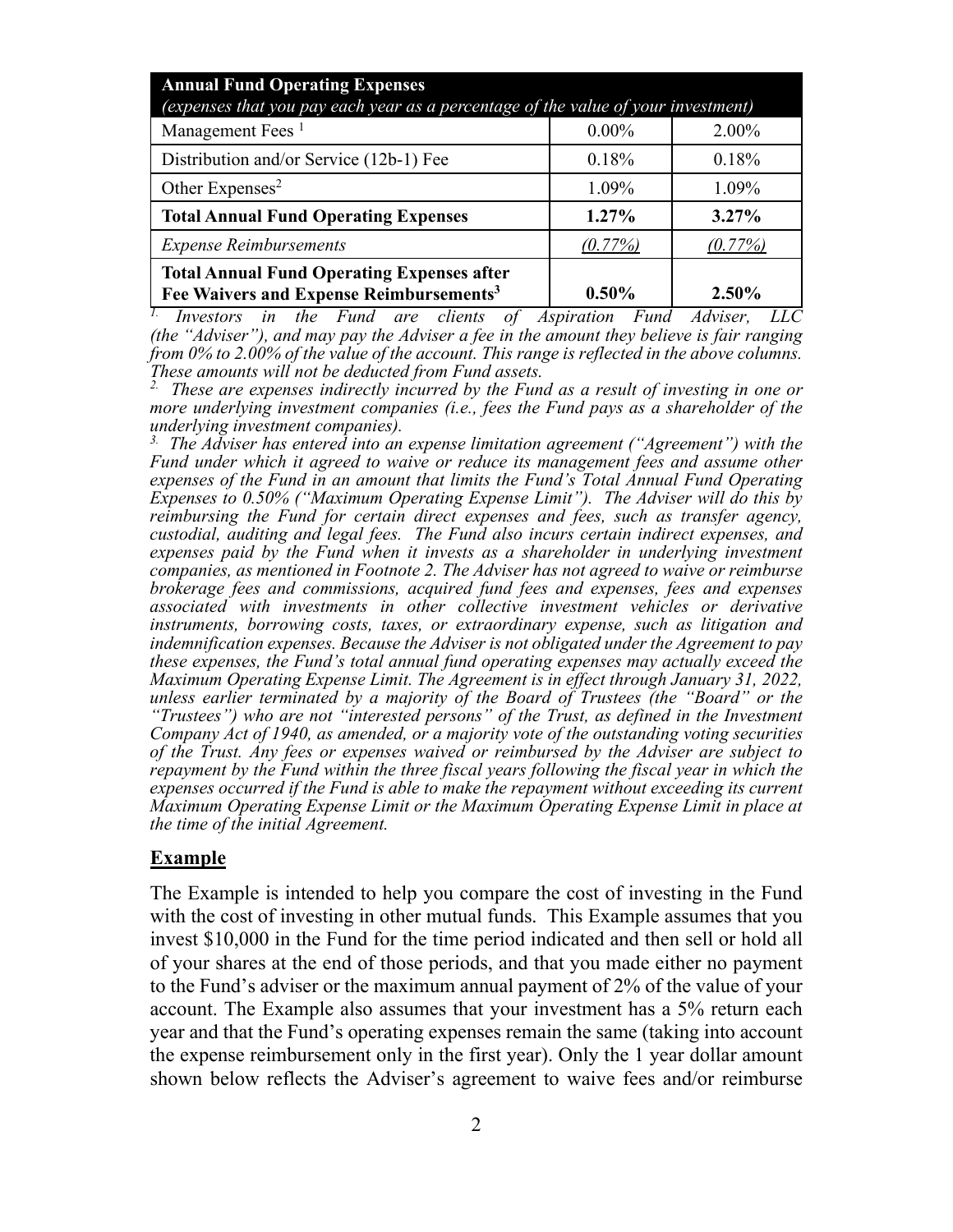|                                                                           | Year  | Years | Years   | 10<br>Years |
|---------------------------------------------------------------------------|-------|-------|---------|-------------|
| Assuming no Payments to the Adviser                                       | \$51  | \$327 | \$623   | \$1,466     |
| Assuming a Payment of 2.00 % of the<br>Value of the Shareholder's Account | \$253 | \$935 | \$1,641 | \$3,515     |

fund expenses. Although your actual costs may be higher or lower, based on these assumptions your costs would be:

**Portfolio Turnover:** The Fund pays transaction costs, such as commissions, when it buys and sells securities (or "turns over" its portfolio.) A higher portfolio turnover rate may indicate higher transaction costs and may result in higher taxes when Fund shares are held in a taxable account. These costs, which are not reflected in annual fund operating expenses or in the Example, affect the Fund's performance. During the most recent fiscal year, the Fund's portfolio turnover rate was 161.38% of the average value of its assets.

#### **PRINCIPAL INVESTMENT STRATEGIES**

To achieve its investment objective, the Fund invests in, or seeks exposure to, companies based on various financial factors, as well as fundamental sustainability factors such as the environmental, social, and governance performance of such companies. The Fund invests in equity securities that trade on U.S. securities markets, which may include securities of non-U.S. issuers as well as securities of U.S. issuers. The equity securities in which the Fund invests include, but are not limited to, dividend-paying securities, common stock, preferred stock, equity securities of real estate investment trusts ("REITS"), shares of investment companies, convertible securities, warrants, and rights. The Fund may purchase equity securities in an initial public offering ("IPO") provided that the investment is consistent with the Fund's investment strategy. The Fund may, but is not required to, use exchange-traded derivative instruments for risk management purposes or as part of the Fund's investment strategies. Generally, derivatives are financial contracts with value dependent upon, or derived from, the value of an underlying asset, reference rate, or index, and may relate to stocks, bonds, interest rates, currencies or currency exchange rates, and related indexes. The derivatives in which the Fund may invest include futures and forward currency agreements. These derivatives may be used for risk management purposes to manage or adjust the risk profile of the Fund. Futures on currencies and forward currency agreements may also be used to hedge against a specific currency. In addition, futures on indices may be used for investment (nonhedging) purposes to earn income; to enhance returns; to replace more traditional direct investments; or to obtain exposure to certain markets.

UBS Asset Management (Americas) Inc. (the "Sub-Adviser") bases investment decisions upon price/value discrepancies as identified by the Sub-Adviser's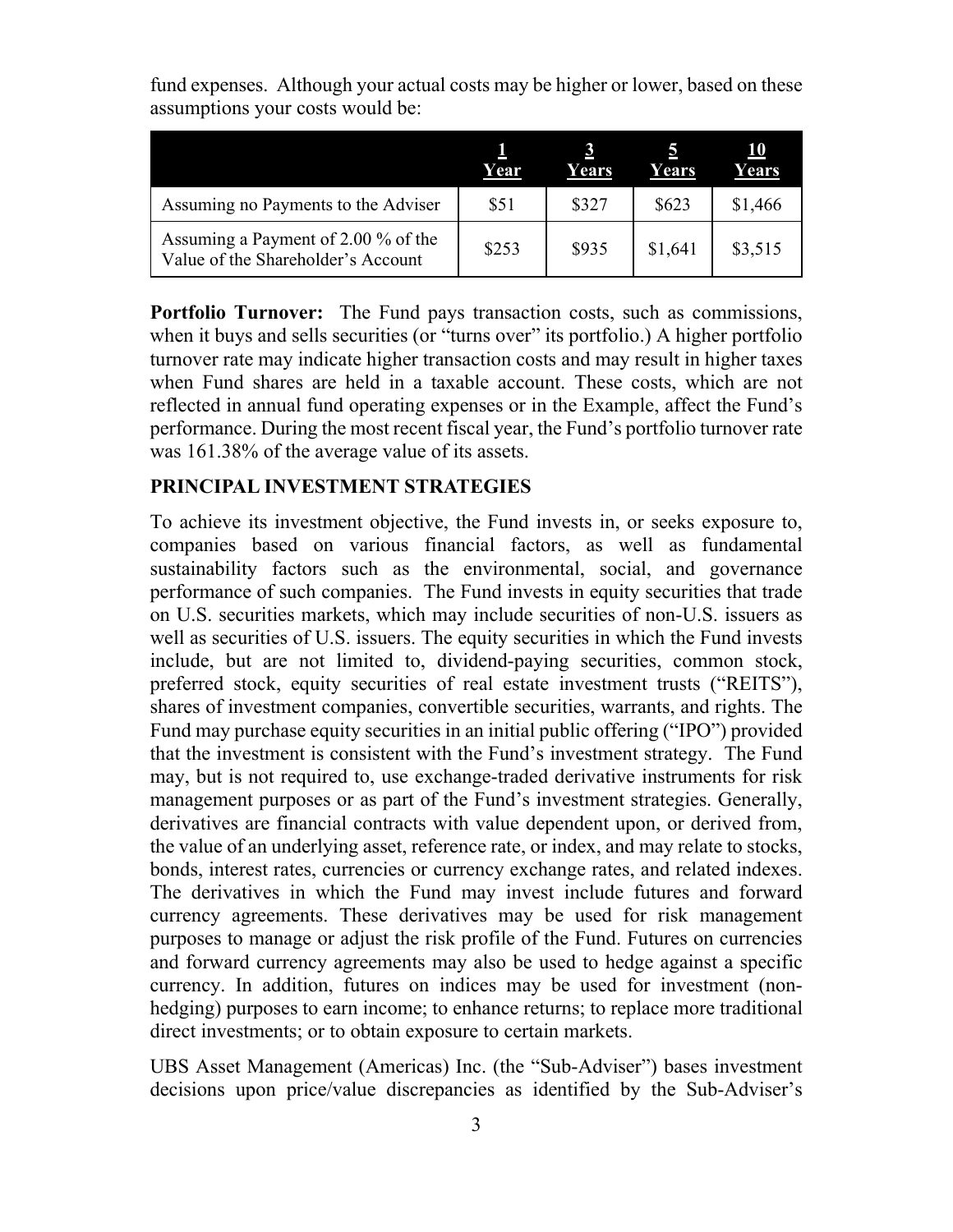fundamental valuation process. In selecting securities for the Fund, the Sub-Adviser focuses on, among other considerations, identifying discrepancies between a security's fundamental value and its market price. In this context, the fundamental value of a given security is the Sub-Adviser's assessment of what a security is worth. The Sub-Adviser will select a security whose fundamental value it estimates to be greater than its market value at any given time. For each stock under analysis, the Sub-Adviser bases its estimates of value upon economic, industry, and company analysis, as well as upon a company's management team, competitive advantage and core competencies. The Sub-Adviser then compares its assessment of a security's value against the prevailing market prices, with the aim of constructing a portfolio of stocks across industries with attractive relative price/value characteristics.

The Sub-Adviser will employ both a positive and negative screening process in selecting securities for the Fund. The positive screening process will identify securities of companies that are fundamentally attractive and that have superior valuation characteristics. In addition, the positive screening process will also include material, fundamental sustainability factors that the Sub-Adviser believes confirm the fundamental investment case and can enhance the ability to make good investment decisions. The sustainability factors are material extra-financial factors that evaluate the environmental, social, and governance performance of companies that, along with more traditional financial analytics, identify companies that the Sub-Adviser believes will provide sustained, long-term value. The Sub-Adviser believes that the sustainability strategy provides the Fund with a high-quality portfolio and mitigates risk.

The Sub-Adviser also applies a negative screening process that will exclude from the Fund's portfolio securities with more than 5% of sales in industries such as alcohol, tobacco, defense, nuclear, GMO (Genetically Modified Organisms), water bottles, gambling and pornography, and will entirely exclude all firearms issuers and companies within the energy sector as defined by MSCI and its Global Industry Classification Standard (GICS).

### **PRINCIPAL RISKS OF INVESTING IN THE FUND**

All investments carry a certain amount of risk, and the Fund cannot guarantee that it will achieve its investment objective. The value of the Fund's investments will fluctuate with market conditions, and the value of your investment in the Fund also will vary. You could lose money on your investment in the Fund, or the Fund could perform worse than other investments. Investments in the Fund are not deposits of a bank and are not insured or guaranteed by the Federal Deposit Insurance Corporation ("FDIC") or any other government agency. Below are the principal risks of investing in the Fund:

*Management Risk.* There is a risk that the investment strategies, techniques and risk analyses employed by the Sub-Adviser may not produce the desired results. The Adviser believes that most of its clients will pay a reasonable and fair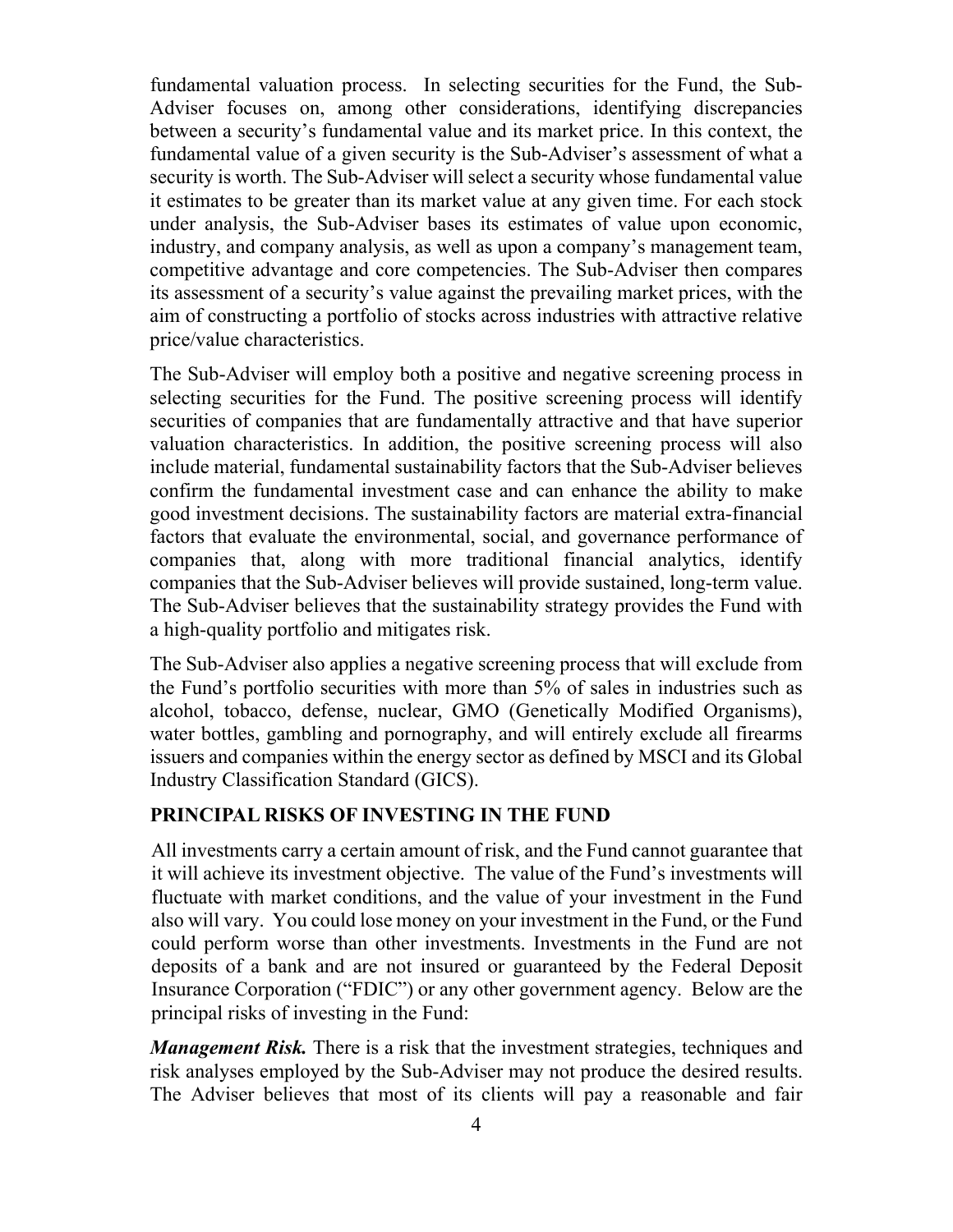advisory fee. If a significant number of clients do not pay an advisory fee for an extended period of time, the Adviser and the Sub-Adviser may not be able to continue to render services to the Fund. If the Adviser is not able to pay Fund expenses required under the Fund's expense limitation agreement, the Adviser may have to resign as adviser to the Fund or dissolve and liquidate the Fund. Dissolution or liquidation of the Fund may cause shareholders to liquidate or transfer their investments at inopportune times.

*Market Risk.* The Fund's investments will face risks related to investments in securities in general and the daily fluctuations in the securities markets. In addition, the value of the fund's investments may be negatively affected by the occurrence of global events, such as war, terrorism, environmental disasters or events, country instability, and infectious disease epidemics or pandemics.

*Equity Securities Risk*. The Fund may invest in equity securities. Equity securities fluctuate in value, often based on factors unrelated to the fundamental economic condition of the issuer of the securities, including general economic and market conditions, and these fluctuations can be pronounced.

*Focused Investment Risk.* There is a risk that investing in a select group of securities or securities in a particular sector could subject the Fund to greater risk of loss and could be considerably more volatile than the Fund's primary benchmark or other mutual funds that are diversified across a greater number of securities or sectors.

*Derivatives Risk.* The value of "derivatives"—so called because their value "derives" from the value of an underlying asset, reference rate, or index—may rise or fall more rapidly than other investments. It is possible for the Fund to lose more than the amount it invested in the derivative. The risks of investing in derivative instruments also include market risk, management risk and counterparty risk (which is the risk that counterparty to a derivative contract is unable or unwilling to meet its financial obligations). In addition, non-exchange traded derivatives may be subject to liquidity risk, credit risk, and mispricing or valuation complexity. These derivatives risks are different from, and may be greater than, the risks associated with investing directly in securities and other instruments.

*Convertible Securities Risk.* The Fund may invest in convertible securities. Convertible securities include debt obligations and preferred stock of the company issuing the security, which may be exchanged for a pre-determined price (the conversion price) into the common stock of the issuer. The market values of convertible securities and other debt securities tend to fall when prevailing interest rates rise. The values of convertible securities also tend to change whenever the market value of the underlying common or preferred stock fluctuates.

*Limited Capitalization Risk.* There is a risk that securities of small capitalization companies tend to be more volatile and less liquid than securities of larger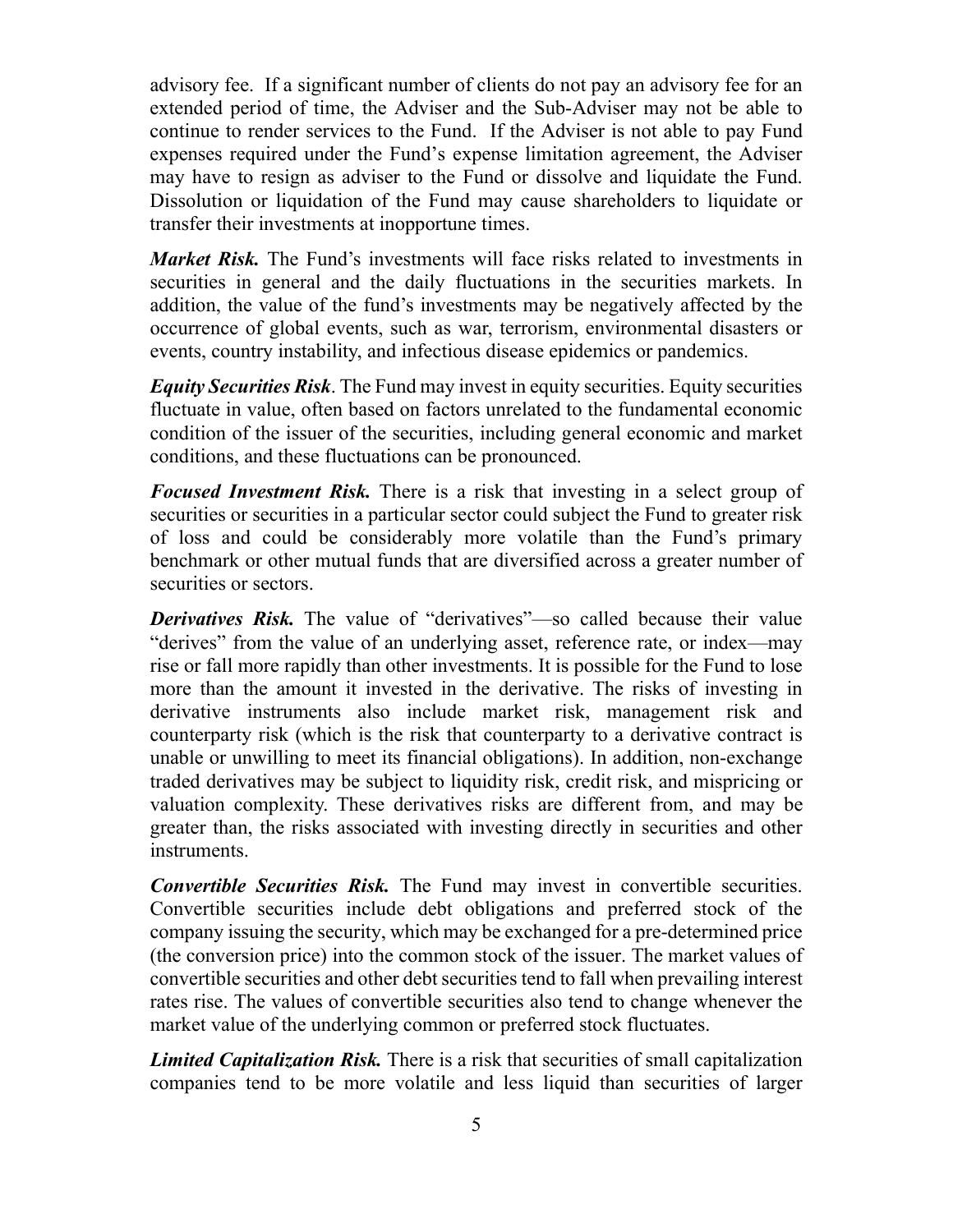capitalization companies. This can have a disproportionate effect on the market price of smaller capitalization companies and affect the Fund's ability to purchase or sell those securities. In general, smaller capitalization companies are more vulnerable than larger companies to adverse business or economic developments and they may have more limited resources.

**Portfolio Turnover Risk**. The Fund may buy and sell portfolio securities actively. If it does, its portfolio turnover rate and transaction costs will rise, which may lower the Fund's performance and may increase the likelihood of capital gains distributions.

*IPOs Risk.* The purchase of equity securities issued in IPOs may expose the Fund to the risks associated with companies that have no operating history as public companies, as well as to the risks associated with the sectors of the market in which the companies operate. The market for IPO shares may be volatile and share prices of newly public companies may fluctuate significantly over a short period of time.

*Foreign Investing Risk.* The Fund may invest in securities of non-U.S. issuers. Investments in non-U.S. issuers may be riskier than investments in U.S. issuers because of factors such as unstable international political and economic conditions, currency fluctuations, foreign controls on investment, withholding taxes, a lack of adequate company information, a lack of government regulation, and legal systems or market practices that permit inequitable treatment of minority and/or non-domestic investors.

*Futures Risk.* Use of futures contracts may cause the value of the Fund's shares to be more volatile. Futures contracts expose the Fund to leverage and tracking risks because a small investment in futures contracts may produce large losses and futures contracts may not accurately track the underlying securities.

*Leverage Risk Associated with Financial Instruments Risk.* The use of financial instruments to increase potential returns, including derivatives used for investment (non-hedging) purposes, may cause the Fund to be more volatile than if it had not been leveraged. The use of leverage may also accelerate the velocity of losses and can result in losses to the Fund that exceed the amount originally invested.

*Investment Company Risk.* Investments by the Fund in other investment companies, including ETFs, will expose investors to the risk that the underlying fund manager may change objectives which may or may not parallel the investment direction of the Fund. The Adviser and Sub-Adviser have no control over the managers or investments of underlying funds. In addition, the price movement of an ETF may not correlate to the underlying index and may result in a loss. Closed-end funds may trade infrequently, with small volume, and at a discount to net asset value ("NAV"), which may affect the Fund's ability to sell shares of the fund at a reasonable price. Further, investments in other investment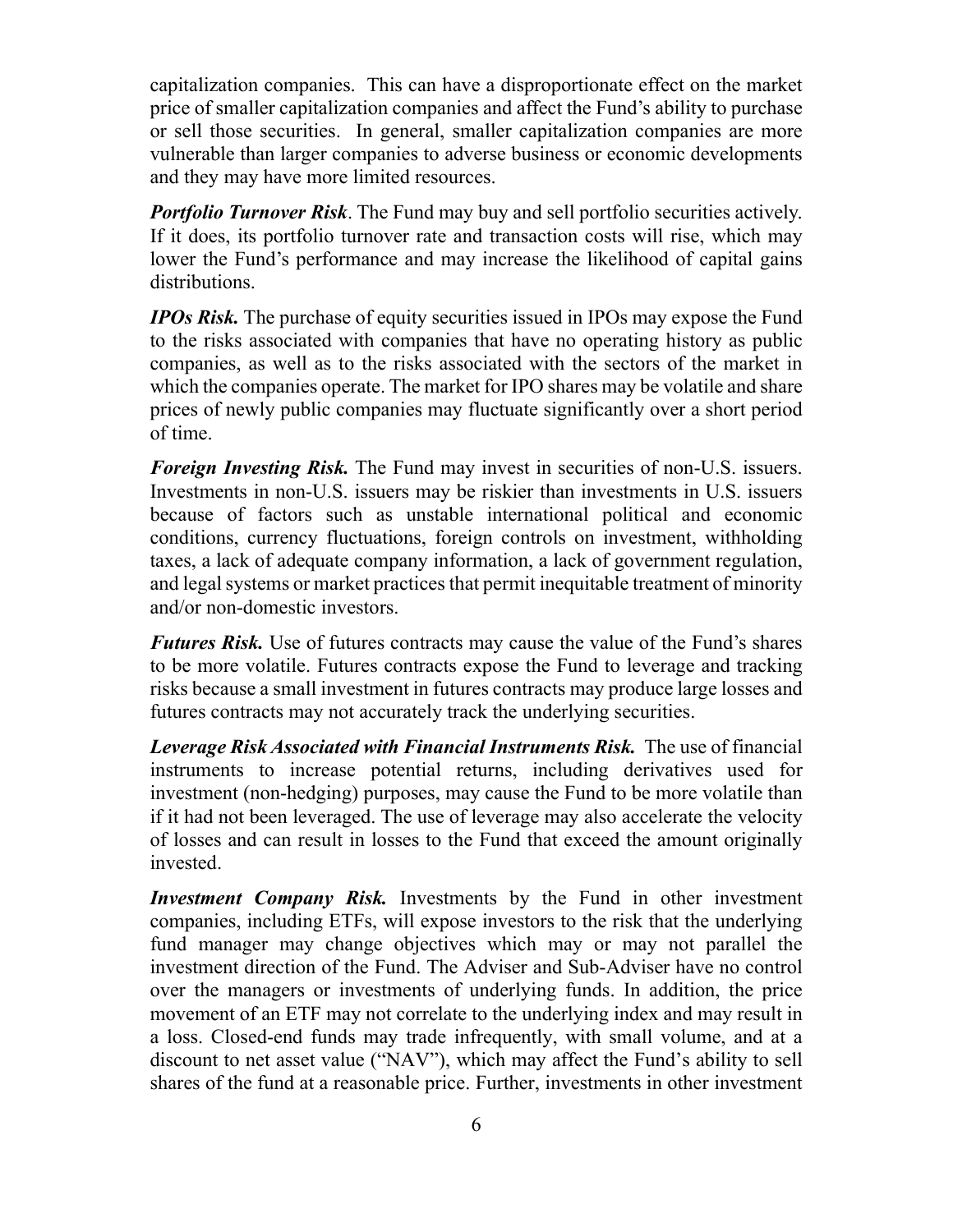companies subject the investor to fees and expenses charged by such other investment companies, including ETFs. Finally, the Investment Company Act of 1940, as amended, imposes certain limitations on a fund's investments in other investment companies. These limitations may limit the amount the Fund may invest in certain investment companies.

*REITs Risk.* The risk that the Fund's performance will be affected by adverse developments to REITs and the real estate industry. REITs and underlying real estate values may be affected by a variety of factors, including: local, national or global economic conditions; changes in zoning or other property-related laws; environmental regulations; interest rates; tax and insurance considerations; overbuilding; property taxes and operating expenses; or declining values in a neighborhood. Similarly, a REIT's performance depends on the types, values, locations and management of the properties it owns. In addition, a REIT may be more susceptible to adverse developments affecting a single project or market segment than a more diversified investment. Loss of status as a qualified REIT under the US federal tax laws could adversely affect the value of a particular REIT or the market for REITs as a whole.

*Temporary Defensive Positions Risk.* From time to time, the Fund may take temporary defensive positions that are inconsistent with the Fund's principal investment strategies, in attempting to respond to adverse market, economic, political, or other conditions. For example, the Fund may hold all or a portion of its assets in money market instruments (high quality income securities with maturities of less than one year), securities of money market funds or U.S. Government repurchase agreements. The Fund may also invest in such investments at any time to maintain liquidity or pending selection of investments in accordance with its policies. As a result, the Fund may not achieve its investment objective.

*Cybersecurity Risk***.** As part of their business, the Adviser, the Sub-Adviser, and third-party service providers process, store, and transmit large amounts of electronic information, including information relating to the transactions of the Fund. The Adviser, Sub-Adviser, third-party services providers, and the Fund are therefore susceptible to cybersecurity risk. Cybersecurity failures or breaches of the Adviser, Sub-Adviser, third-party service providers, or the Fund have the ability to cause disruptions and impact business operations, potentially resulting in financial losses, the inability of Fund shareholders to transact business, violations of applicable privacy and other laws, regulatory fines, penalties, and/or reputational damage. The Fund and its shareholders could be negatively impacted as a result.

### **PERFORMANCE INFORMATION**

The following bar chart shows how the Fund's investment results have varied from year to year and the following table shows how the fund's average annual total returns compared to that of a broad measure of market performance since the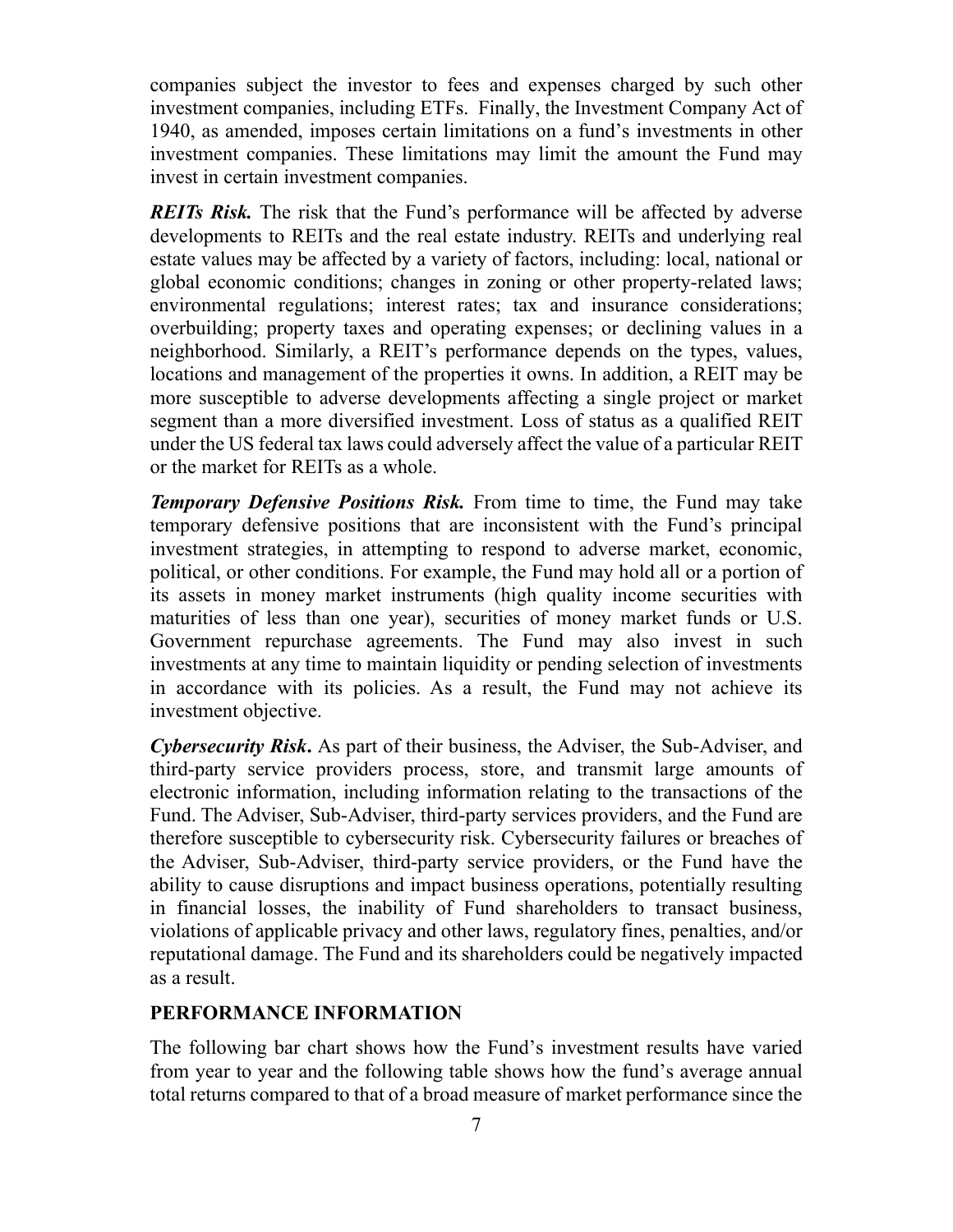Fund's inception. This information provides some indication of the risks of investing in the Fund. All figures assume distributions were reinvested. Keep in mind that future performance may differ from past performance. Also, shareholder reports containing financial and investment return information will be provided to shareholders semi-annually. Updated performance information is available at no cost by calling (800) 683-8529 (toll free) or by visiting www.aspiration.com.



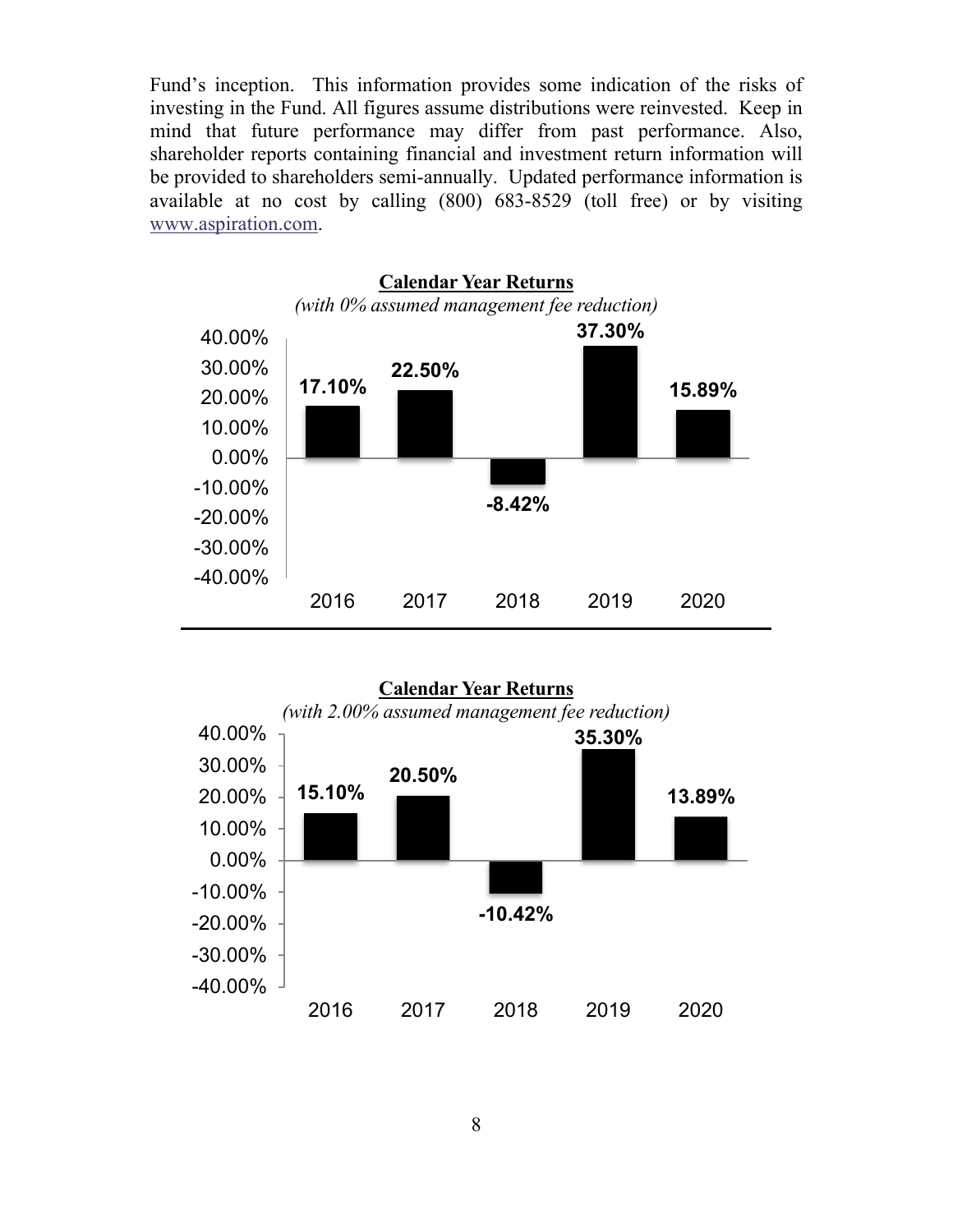| <b>Highest and Lowest Quarterly Returns with 0% Management Fee</b> |           |                                 |  |
|--------------------------------------------------------------------|-----------|---------------------------------|--|
| Highest return for a quarter                                       | 29.65%    | Quarter ended<br>June 30, 2020  |  |
| Lowest return for a quarter                                        | $-29.73%$ | Quarter ended<br>March 31, 2020 |  |

| <b>Highest and Lowest Quarterly Returns with 2% Management Fee</b> |            |                                 |
|--------------------------------------------------------------------|------------|---------------------------------|
| Highest return for a quarter                                       | 27.65%     | Quarter ended<br>June 30, 2020  |
| Lowest return for a quarter                                        | $-31.73\%$ | Quarter ended<br>March 31, 2020 |

| <b>Average Annual Total Returns</b>                                                             | Past   | <b>Five</b> | <b>Since</b> |
|-------------------------------------------------------------------------------------------------|--------|-------------|--------------|
| <b>Periods Ended December 31, 2020</b>                                                          | 1 Year | Year        | Inception*   |
| Aspiration Redwood Fund -<br>Without maximum contribution reduction $(0.00\%$ management fee)   |        |             |              |
| Returns Before taxes                                                                            | 15.89% | 15.89%      | 14.52%       |
| Returns after taxes on distributions                                                            | 15.89% | 13.36%      | 12.08%       |
| Returns after taxes on distributions and sale of shares                                         | 12.91% | 11.84%      | 10.72%       |
| Aspiration Redwood Fund -<br>With maximum assumed contribution reduction (2.00% management fee) |        |             |              |
| Returns Before taxes                                                                            | 13.89% | 13.89%      | 12.52%       |
| Returns after taxes on distributions                                                            | 13.89% | 11.36%      | 10.08%       |
| Returns after taxes on distributions and sale of shares                                         | 10.91% | 9.84%       | 8.72%        |
| S&P 500 Total Return Index<br>(reflects no deductions for fees and expenses)                    | 18.40% | $15.22\%$   | 14.77%       |

*\* The Fund commenced operations on November 16, 2015.* 

After-tax returns are calculated using the historical highest individual federal marginal income tax rates and do not reflect the impact of state and local taxes. Actual after-tax returns depend on an investor's tax situation and may differ from those shown and are not applicable to investors who hold Fund shares through tax-deferred arrangements such as a 401(k) plan or an individual retirement account (IRA).

#### **MANAGEMENT OF THE FUND'S PORTFOLIO**

*Investment Adviser.* Aspiration Fund Adviser, LLC

*Sub-Adviser.* UBS Asset Management (Americas) Inc.

*Sub-Adviser Portfolio Manager(s)*